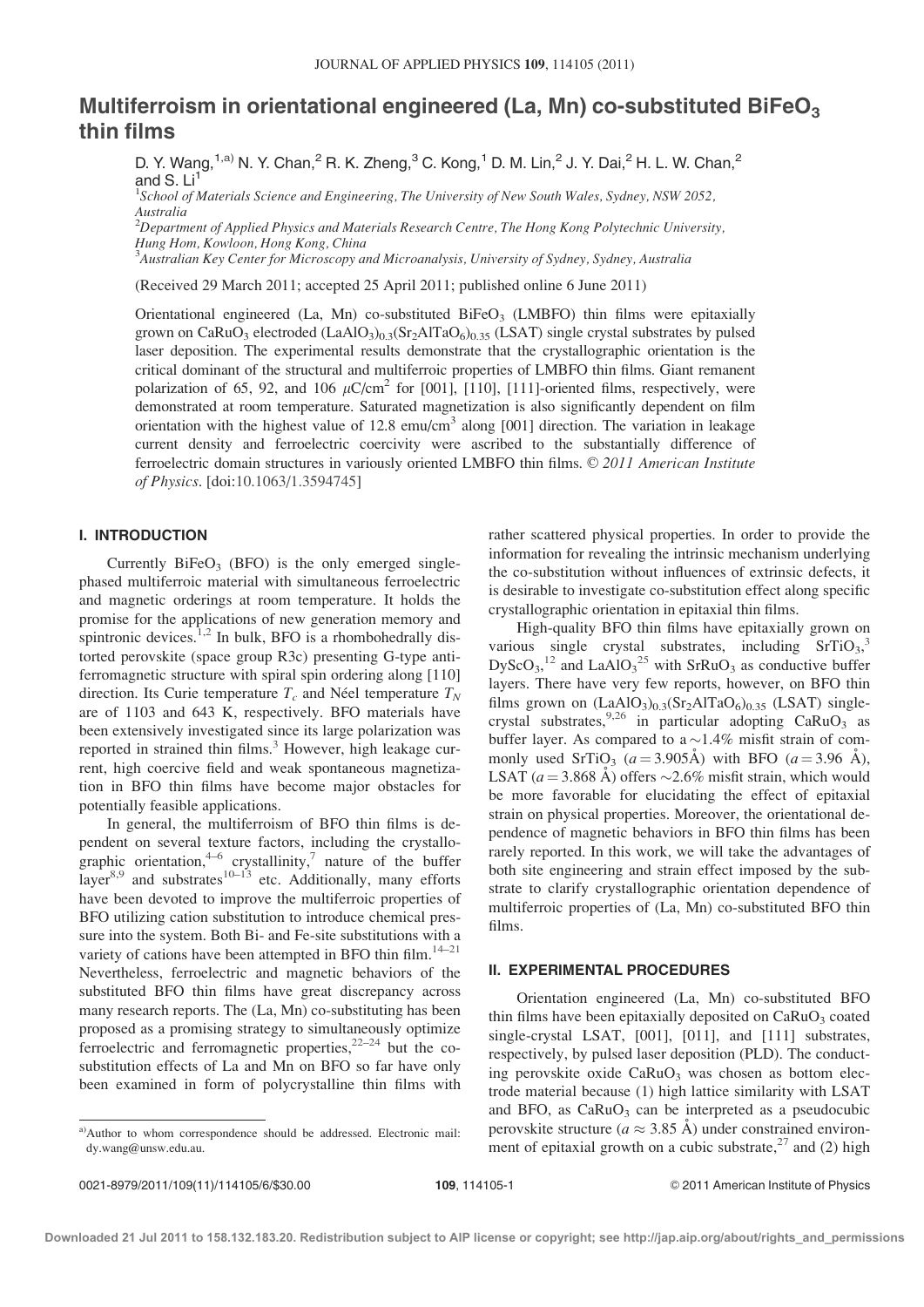electrical conductivity and paramagnetic nature in whole temperature range in comparison with widely used  $SrRuO<sub>3</sub>.<sup>28</sup>$  A 10% Bi-enriched  $(Bi<sub>0.90</sub>La<sub>0.10</sub>)(Fe<sub>0.95</sub>Mn<sub>0.05</sub>)O<sub>3</sub>$ (LMBFO) target was ablated by using a KrF excimer laser (Lambda Physik COMPex 205,  $\lambda = 248$  nm) with an energy density of 2 J/cm<sup>2</sup> and a repetition rate of 10 Hz. The distance between the target and the substrate was fixed at 5 cm, while the oxygen ambient pressure and substrate temperature was maintained at 35 Pa and  $630^{\circ}$ C, respectively, during laser ablation. A polycrystalline LMBFO thin film was deposited on  $Pt/Ti/SiO<sub>2</sub>/Si(001)$  under the same conditions for supplementary studies. All films were grown to a thickness of  $\sim$ 180 nm to minimize film thickness effects. After deposition, the as-grown thin films were in situ annealed at  $630^{\circ}$ C under 1 atm pure oxygen for 20 min, and then gradually cooled down to room temperature.

X-ray diffraction (XRD, Bruker AXS D8 Discover, four-circle diffractometer) with  $Cu$  K $\alpha$  radiation and 4-bounce Ge(220) monochromator, and high resolution transmission electron microscopy (HRTEM, JEOL 3000FX operating at 300 kV) were used for interface analysis of thin films in atomic scale. Circular Au top electrodes with diameter of  $250 \mu m$  were prepared by rf magnetron sputtering through a shadow mask, prior to the measurement of electrical properties. Ferroelectric property measurements were conducted on TF Analyzer 2000 equipped with a FE-Module (aixACCT, Germany) by a 1 kHz triangular voltage at room temperature. Ferroelectric domain structures were imaged using a piezoresponse force microscopy (PFM, Digital Instruments, NanoScope IV). The leakage currents through the LMBFO thin film capacitors were measured using a Keithley 6517 A programmable electrometer. Magnetic properties of the thin films were studied by vibrating sample magnetometer (VSM, LakeShore 7400, Westerville, OH) at room temperature.

### III. RESULTS AND DISCUSSION

Figure 1 shows the XRD  $\theta$ -2 $\theta$  spectra of [001], [110], and [111]-oriented LMBFO thin films deposited on  $CaRuO<sub>3</sub>$ coated LSAT, [001], [110], and [111] substrates, respectively, and a randomly oriented LMBFO thin film deposited on  $Pt/Ti/SiO<sub>2</sub>/Si(100)$  substrate. All the films grew in singlephase perovskite structure with no detectable impurity or other phases. The weak peaks for very thin  $CaRuO<sub>3</sub>$  layer  $(\sim 40 \text{ nm})$  were not resolved from the strong LSAT reflections. It is believed the good lattice match with the (CaR- $\mu$ O<sub>3</sub>)<sub>c</sub>/LSAT substrate promoted the growth of LMBFO phase and prevented other phases from nucleation.

The full width at half maximum (FWHM) of the x-ray rocking curves ( $\omega$  scan) for the LMBFO, [001], [011], and [111] peaks of the, [001], [011], and [111]-oriented films are  $0.73^\circ$ ,  $0.31^\circ$ , and  $0.17^\circ$ , respectively, implying that the crystallites of all three films are fairly well ordered. The in-plane texturing of the LMBFO thin films with respect to the major axes of the LSAT substrates was confirmed by the XRD  $\phi$ scan of the LMBFO (110), (010), and (100) reflections of the [001], [011], and [111]-oriented thin films, respectively. The peaks from LMBFO films coincide in position well with



FIG. 1. (Color online) XRD  $\theta$ -2 $\theta$  scans of LMBFO thin films with different orientations: (a) [001], (b) [110], (c) [111], and (d) random orientations.

those from LSAT substrates (figures not shown here), which suggests a nonlattice–rotated epitaxial growth of all the asdeposited LMBFO films. It is interesting to note that the [111]-oriented film was rhombohedral with lattice constant of  $a_r = 3.977(3)$  Å and  $\alpha_r = 89.31^{\circ}$ , which are similar as bulk material. For [110]-oriented film,  $c < a$  [ $c = 3.990(1)$  Å,  $a = 4.002(6)$  Å], whereas for [001]-oriented film,  $c > a$  $[c = 3.951(7)$  Å,  $a = 3.940(9)$  Å], indicating the films are likely to undergo either monoclinically or tetragonally distortion. These results are in good agreement with previously reported data in pure BFO thin films. $4,29$  The lattice distortion can be interpreted as a consequence of a compressive stress imposed by the  $CaRuO<sub>3</sub>$  electrode, which has a smaller in-plane lattice parameter than that of LMBFO.

The structural quality of the heterostructures was further probed by electron transmission microscopy (TEM). Figures 2(a) and 2(b) show the low-magnification bright field and high resolution TEM images of LMBFO/CaRuO<sub>3</sub>/LSAT [001] heterostructure, respectively. The film is uniform over a large area and the interfaces of  $LMBFO/CaRuO<sub>3</sub>$  and  $CaRuO<sub>3</sub>/LSAT$  are sharp and smooth in the magnification of observation. The high resolution image confirmed high-quality and atomically coherent interface between LMBFO thin film and the bottom electrode material  $CaRuO<sub>3</sub>$ . Two set of diffraction patterns with the same zone axis of the films shown in Fig. 2(c) demonstrate the epitaxial relationship of  $LMBFO/CaRuO<sub>3</sub> heterostructure. In addition, atomic defects$ including dislocation and stacking faults etc. [as arrowed in Fig. 2(b)] are also observed in the area near the interface. It is believe that the formation of atomic defects may be associated with adjustment of lattice mismatching, which is critical to ensure the growth of LMBFO epitaxial film.

The ferroelectric properties of LMBFO thin films were evaluated by a polarization-electric field (P-E) hysteresis loop as shown in Figs.  $3(a)-3(d)$ . For both epitaxial and randomly oriented films, well-defined and squarelike P-E loops for a ferroelectric were observed with giant remanent polarization  $P_r$  of 65, 92, 106, and 83  $\mu$ C/cm<sup>2</sup> for [001], [110],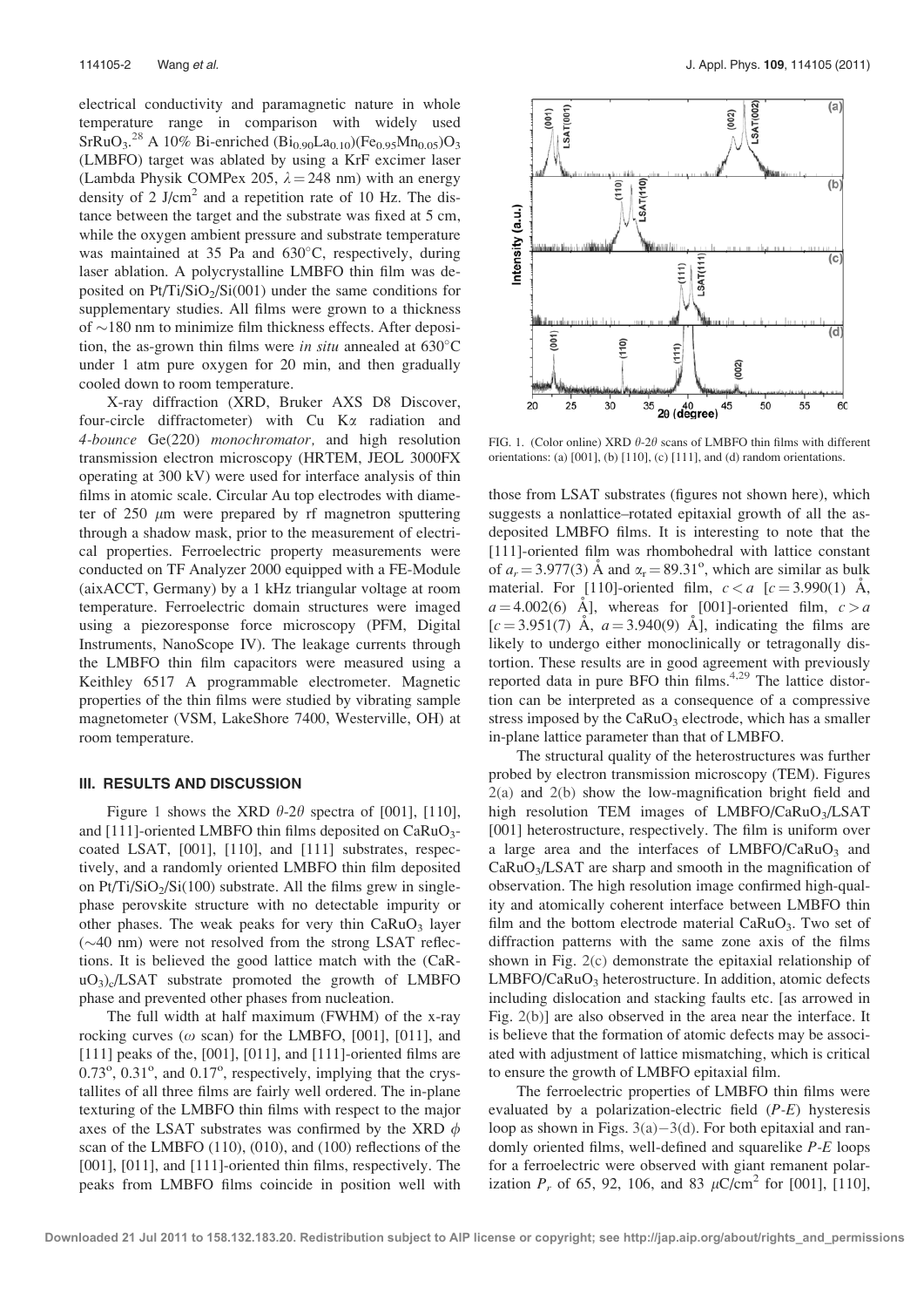



FIG. 2. (Color online) (a) Low resolution, (b) high resolution transmission electron microscopy images, and (c) selected area electron diffraction (SAED) pattern of LMBFO/CaRuO<sub>3</sub>/ LSAT (001) heterostructure.

[111], and randomly oriented films, respectively. Figures  $3(a)-3(c)$  demonstrate the good saturation characteristics of  $P_r$  and coercive field  $E_c$  of orientation engineered LMBFO thin films as a function of electric field. The  $P-E$  loops illustrate two important insights. The first is that  $P<sub>r</sub>$  is highly orientation dependent with a descending order of  $[111] > [110] > [100]$  whereas  $P_r$  for randomly oriented film is somewhere in between [110] and [111] values. It should be noted that the remanent polarization ratio of  $P_r$  [111]:  $P_r$ [110]:  $P_r$  [001] is 1.63: 1.41: 1 and close to  $\sqrt{3} : \sqrt{2} : 1$ . This relationship is equivalent to that predicted by crystallographic considerations in rhombohedral  $BiFeO<sub>3</sub>$  crystal, where the easy axis of spontaneous polarization lies along [111] direction when Bi, Fe, and O are displaced relative to one another along this threefold axis.<sup>1,4</sup> The  $P_r$  values measured along [110] and [001] are simply projections of [111] onto these orientations. Polycrystalline LMBFO thin film grown on Pt/Ti/SiO<sub>2</sub>/Si involves great deviation from the polarization maximum direction of [111], resulting in a weakened  $P_r$  as compared to that along [111] direction. The second finding is the  $P_r$  value of LMBFO thin films are quite comparable to that observed in BiFeO<sub>3</sub> single crystal  $(P_r)$ ~60  $\mu$ C/cm<sup>2</sup> in [001]<sub>c</sub> direction),<sup>30</sup> indicating the extremely high quality of our epitaxial LMBFO thin films. It is proposed that the enhancement in remanent polarization in comparison with pure  $BiFeO<sub>3</sub>$  thin films grown on  $SrRuO<sub>3</sub>/$  $SrTiO<sub>3</sub> (001)<sup>3</sup>$  is mainly due to the higher degree of insulating and structural distortion caused by the dopants and substantially larger epitaxial strain imposed by CaRuO<sub>3</sub>/LSAT. It is rather difficult to obtain well established P-E loops for the BFO thin films at low frequency of 1 kHz and RT, because of the high leakage current in association with various defects. High leakage current in BFO thin films is primarily due to the occurrence of a small amount of  $Fe^{2+}$  ions, oxygen vacancies and conductive  $Bi<sub>2</sub>O<sub>3</sub>$  phase rather than the intrinsic property of  $BFO.<sup>31</sup>$  The rare-earth La substitution for volatile Bi in BFO can suppress the formation of oxygen vacancies. Mn is able to effectively suppress the

formation of  $\text{Fe}^{2+}$  cations, as Mn can act as an acceptor to compensate the charge of  $\text{Fe}^{2+}$  ions at the Fe site of the BFO cells. Therefore, it is quite reasonable that our LMBFO thin films possess excellent ferroelectric properties at room temperature and a relatively low leakage current as expected.

The leakage current densities of [111] and [001]oriented films show considerably higher than that of [110] oriented film, as shown in Fig. 4. The thin film deposited on the Pt/Ti/SiO<sub>2</sub>/Si substrate exhibits much higher leakage current than those of the films deposited on the LSAT substrates. This may be attributed to high densities of defects and oxygen vacancies, and different electrode–film interfaces in the polycrystalline film as compared with epitaxial films. Although oxygen vacancies are the most likely mobile charges and often play crucial role in the conduction of oxide ferroelectric thin films, it is believed that the magnitude of leakage currents across epitaxial LMBFO films are closely correlated with their domain wall morphology.

Figure 5 shows the ferroelectric domain structures of differently oriented LMBFO thin films imaged by piezoelectric force microscopy. It is revealed that [111] oriented film exhibits a mosaiclike domain structure, while striplike structure is the dominant domain morphology in [110]-oriented film. The [001]-oriented film shows a mixed mosaic and stripelike domain structure. Stripelike structure corresponds to arrays of  $71^\circ$  domain walls while the mosaiclike structure is comprised of a mixture of all possible domain wall types, particularly, large fractions of 109 domain walls and smaller fractions of  $71^\circ$  and  $180^\circ$  walls.<sup>32</sup> It has been reported that 71° domain has much lower electrostatic potential step and hence lower conductivity than  $109^{\circ}$  and  $180^{\circ}$ domains.33 Consequently, it is plausible that [110]-oriented LMBFO thin film demonstrates a much lower leakage current density than films grown in other orientations.

On the other hand, as one of the most important consequences of the orientation engineering approach in our LMBFO thin films, the significant difference in ferroelectric domain structure is also responsible for the difference of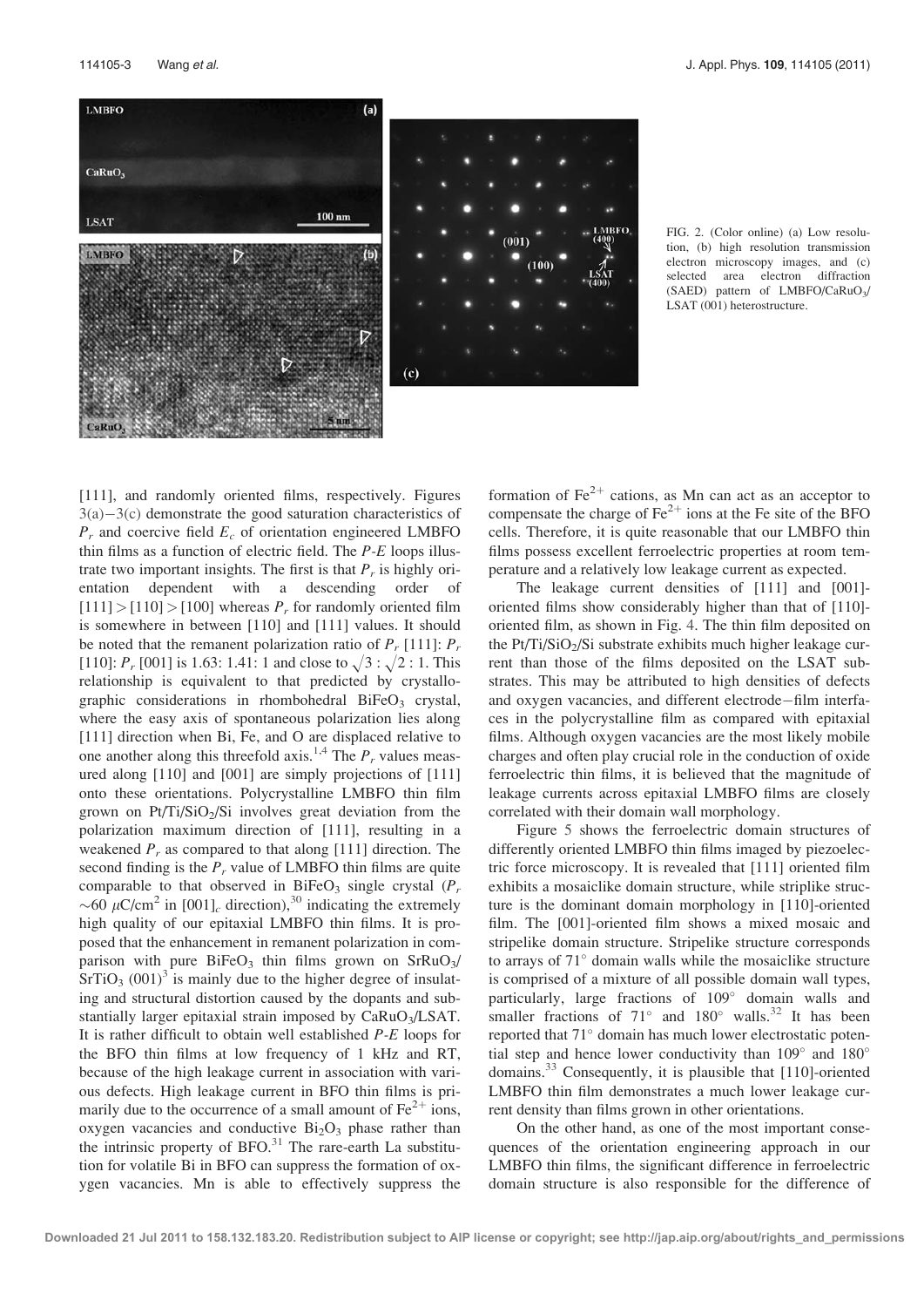

FIG. 3. (Color online) P-E hysteresis loops of (a) [001], (b) [110], (c) [111]-oriented LMBFO thin films, and (d) comparison of differently oriented films.



FIG. 4. (Color online) Leakage current density as a function of electric field for LMBFO thin films with various orientations.

coercive field in ferroelectric hysteresis loops. The average domain size d is determined to be d  $(110) > d$   $(111) > d$ [001], indicating the highest domain wall density in [001] oriented film. Previous research pointed out that the domain wall can be a possible scenario for low nucleation voltage in BFO thin films and a higher domain wall density leads to a lower coercive field.<sup>16</sup> This provides a good explanation to the fact that [001]-oriented film possesses the lowest coercive field, while  $E_c$  of the [110]-oriented film is the highest, as shown in Fig. 3(d).

The magnetization characteristics of all thin films were measured at a maximum magnetic field of 10 000 Oe applied either parallel or perpendicular to the substrate surface at room temperature as shown in Fig. 6. Before taking magnetic measurements, silver dag on the sides and undersides of the substrates were ground away to eliminate spurious magnetic signals from substances originating on the PLD heater block. The magnetic properties of LSAT substrate and  $CasRuO<sub>3</sub>$ were measured and the results demonstrate that the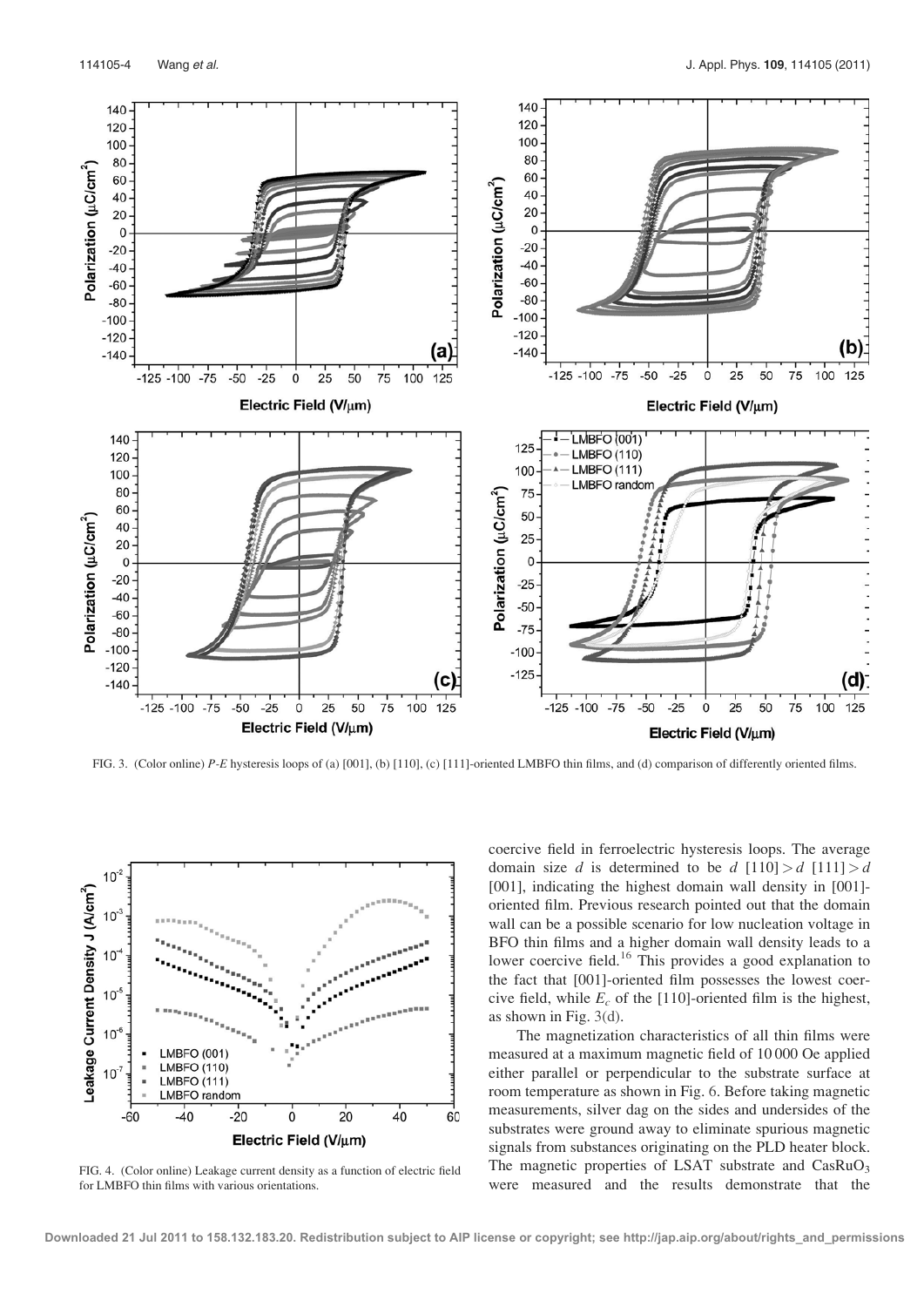

FIG. 5. (Color online) Piezoelectric force microscopy images of (a) [001], (b) [110], (c) [111]-oriented LMBFO thin films.

contribution of these components to the magnetic performance of the as-deposited LMBFO is very limited and can be ignored. Figure 6 show the magnetic hysteresis loops of the as-deposited films and it was found that the magnetic behavior is strongly orientation dependent. For instance, as shown in Fig.  $6(a)$ , the in-plane saturated magnetization  $M_s$  and coercive field  $H_c$  are 12.8 emu/cm<sup>3</sup> and 219 Oe for the [001] oriented film, 8.7 emu/cm<sup>3</sup> and 228 Oe for  $[110]$  film, 5.3 emu/cm<sup>3</sup>, and 156 Oe for [111] film, and 6.1 emu/cm<sup>3</sup> and 189 Oe for the randomly oriented films, respectively. In addition, the net magnetization is enhanced by (La, Mn) cosubstitution in contrast to pure BFO [001] thin films ( $M_s \approx 7$  $\text{emu/cm}^3$ ),<sup>34</sup> yielding saturation moment values in the range of  $9.1-12.8$  emu/cm<sup>3</sup> at a similar thickness. Bulk BFO is known to have very weak spontaneous magnetization due to its antiferromagnetic nature. Several possible considerations that are responsible for the observed magnetization in BFO thin films have been proposed: $34-36$  The formation of parasitic phase of  $\gamma$ -Fe<sub>2</sub>O<sub>3</sub>, canting of the antiferromagnetically ordered spins through the rotation of  $FeO<sub>6</sub>$  octahedron, may suppress the inhomogeneous magnetic structure etc. We could preclude the effects of parasitic phase because our films were grown and post-annealed in sufficient oxidizing environment to restrict the formation of  $\gamma$ -Fe<sub>2</sub>O<sub>3</sub>. This is evidenced that no reflection peaks of  $\gamma$ -Fe<sub>2</sub>O<sub>3</sub> were observed in XRD patterns. Therefore, the enhancement of magnetization is presumably a consequence of the increased spin canting angle in connection with La and Mn doping and a more homogeneous antiferromagnetic state, as the epitaxial constraint imposed by  $CaRuO<sub>3</sub>/LSAT$  is substantially sufficient to break the spiral spin ordering and thus the latent magnetization locked by the spiral is released. Neither strain nor symmetry variation would modify the type of magnetic order except for destroying the spiral modulation. In BFO thin films with absence of long-wavelength spiral spin structure, the preferred orientation of the antiferromagnetic magnetic moment should be always in the (111) plane perpendicular to the ferroelectric polarization direction, provided the film has rhombohedral symmetry. $37$  In case of monoclinic structure, an orientation of the antiferromagnetic axis parallel to the  $[1\bar{1}0]$  direction is preferred, that is, perpendicular to the [111] axis but simultaneously parallel to the  $(001)$  plane.<sup>1</sup> Nevertheless, none of these scenarios could completely explain the observed anisotropy of magnetization in our LMBFO thin films. More work, such as x-ray magnetic linear dichroism, is needed to fully understand the spin structure and magnetic behaviors of LMBFO thin films.



FIG. 6. (Color online) Magnetic hysteresis loops of LMBFO thin films various orientations (a) in-plane and (b) out-of-plane.